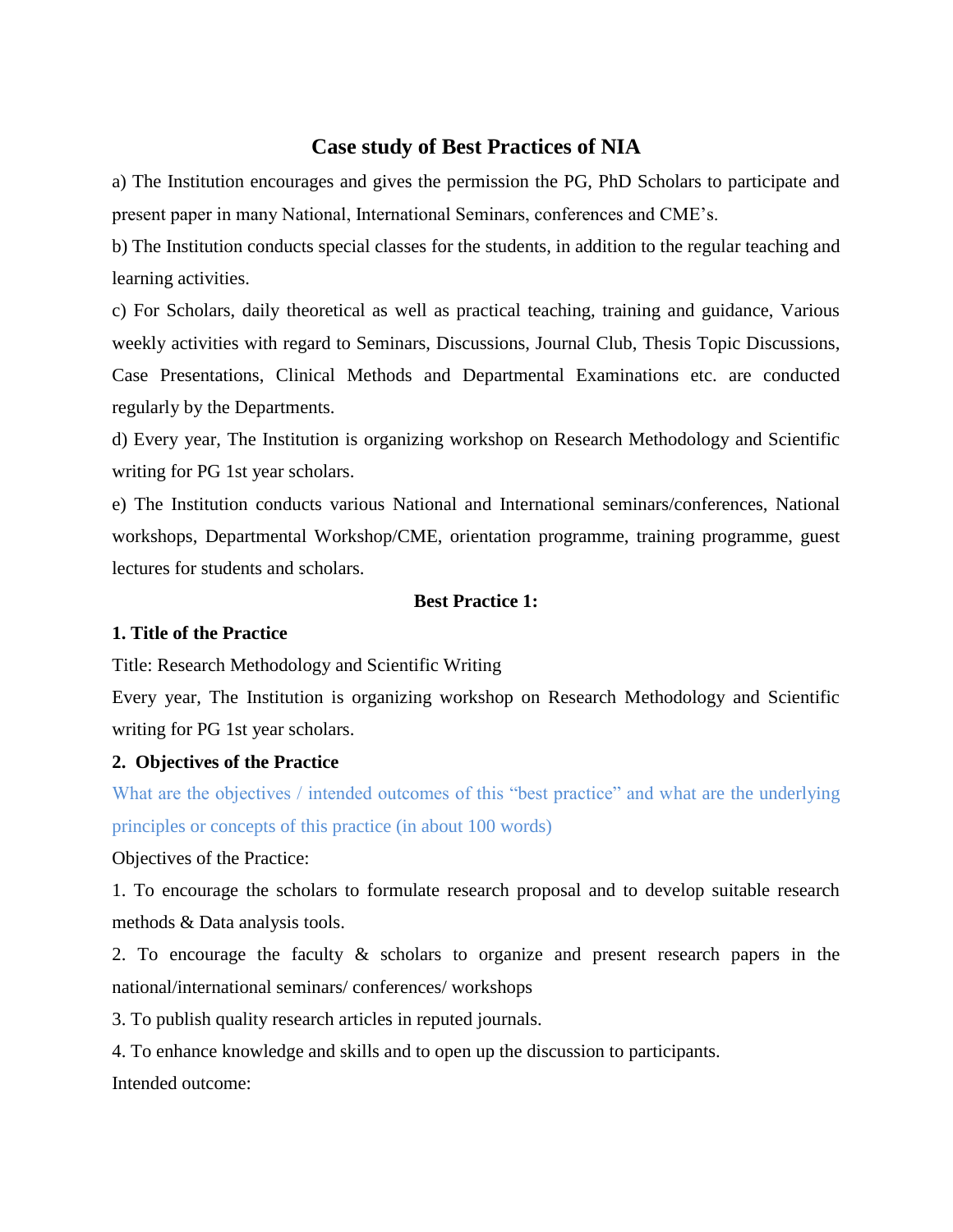These academic activities will be helpful for all PG, PhD Scholars and also faculty members and develops research-based knowledge. Upon completion of this practice, scholars will be able to understand various type of research, scientific method used in research, able to identify research problem, formulate and test hypothesis. It will help to understand the importance of scientific communication. Due to this activity, Logical thinking power, intellectual power and all qualities of research scholars develops in scholars.

# **3. The Context**

What were the contextual features or challenging issues that needed to be addressed in designing and implementing this practice (in about 150 words)

\* The challenges that the students experience in doing research have been identified as follows:

Research methodology is new subject for new learners. So, first year scholars don't aware about research methodology and they face challenges from choosing a topic, choosing the right methodology, to finding study participants, dealing with data, Time span, limited knowledge about conducting research, Problem in reaching a conclusion and making recommendations, Referencing & Plagiarism etc.

Sometimes, some scholars don't have any interest to understand research methodology, they don't attend the workshop, they just do copy-paste from previous thesis and do plagiarism in out of limit without citing and do haphazard research. For these scholars, Introduction to research, what qualities should have in research scholar, teacher's cooperation and encouragement is necessary.

To overcome these challenging issues, this best practice has been adopted.

# **4. The Practice**

Describe the practice and its uniqueness in the context of India higher education. What were the constraints / limitations, if any, faced (in about 400 words)?

Participation in research methodology  $\&$  scientific writing workshop is must for every research scholar. Research is an essential of higher education in the world today. Research based knowledge is the key for the development in the scientific world. Therefore, the word 'Research' has got the importance in this modern time. Writing a good proposal or any scientific matter is an art and research scholar must learn this art. The goal of scientific research is publication. Therefore, it is highly relevant in the context of higher learning not only in India, but anywhere in the world.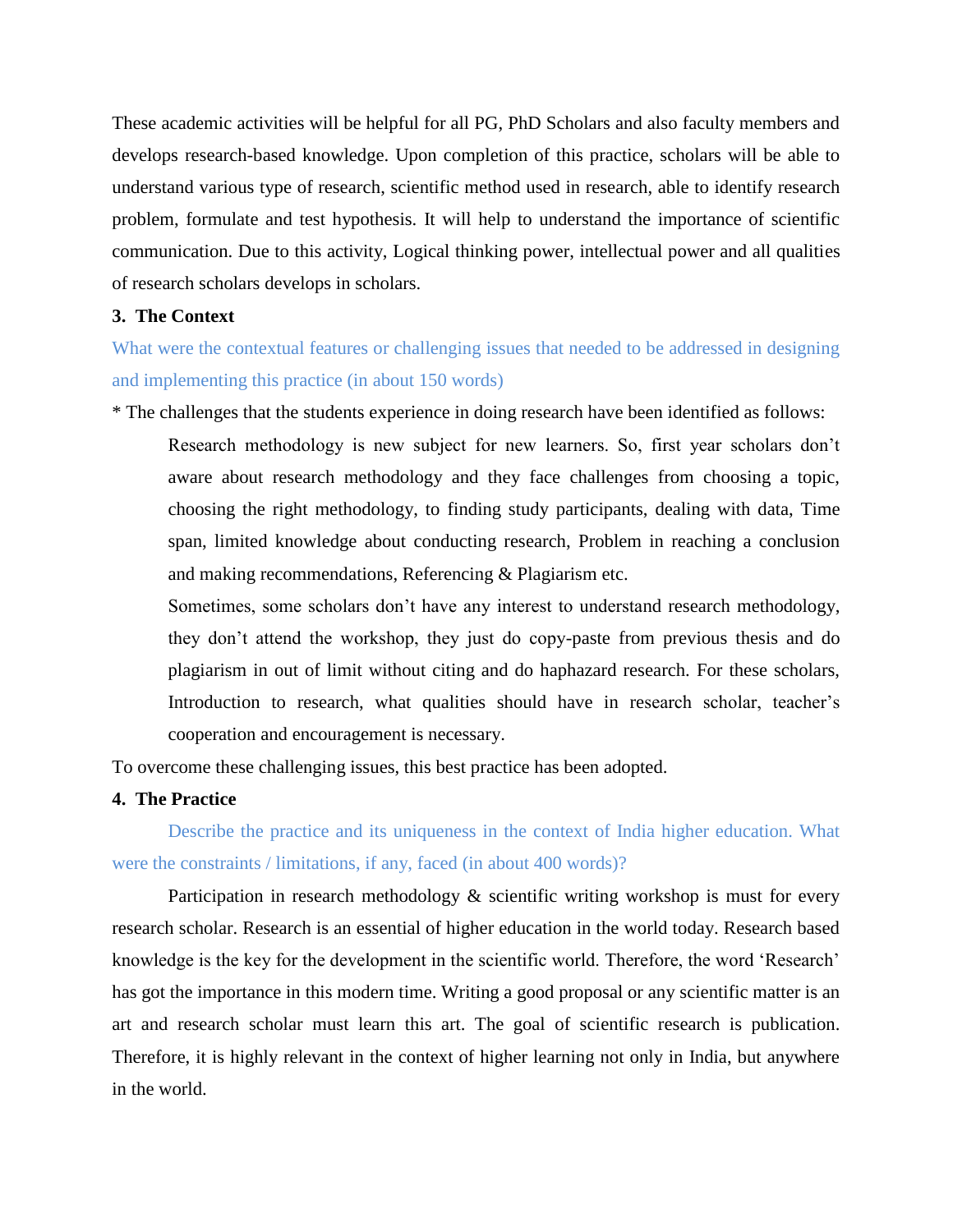Time, money and man power are the most important constraints or limitations.

# **5. Evidence of Success**

Provide evidence of success such as performance against targets and benchmarks, review results. What do these results indicate? Describe in about 200 words.

\* The performance of the scholars improved due to these academic activities.

The scholars were able to prepare a research proposal and well understood about (1) how to formulate a topic for research and to describe the what, why, and how of the protocol, (2) biomedical literature search and review (3) study design, statistical concepts, and result analyses, and (4) publication ethics (5) writing a scientific paper and thesis.

Created an interest about research in scholars & produced an awareness on the need for research to update knowledge of the scholars at international standards.

The research publications (quality research paper) which are enormously published during the past few years is another indicator.

Before workshop scholars had many myths about research that good journals don't publish theoretical/hypothetical articles, journals published only those studies that show positive results etc. but after this activity, scholars haven't any myths and doubt.

Many of our former and present scholars have occupied important positions in government organizations like CCRAS (Research organization), AIIA, Ministry of Ayush and various government and private academic Institution. Some even went abroad and are pursuing higher education. This also shows achievement of our activities.

## **6. Problems Encountered and Resources Required**

Identify the problems encountered and resources required to implement the practice (in about 150 words).

\* Getting the guest speakers agree to come on the specific time period is one of the greatest problems. This can be solved by keeping a reserve list of speakers. Institution needs to have sufficient time to plan. Sometime this may not be possible so Institution can plan these activities before admission of PG first year learners. Inadequate time for workshop is also a big problem because in limited time whole syllabus of research methodology and scientific writing can't explained in details. So, Institute can increase the days of workshop. It will help for better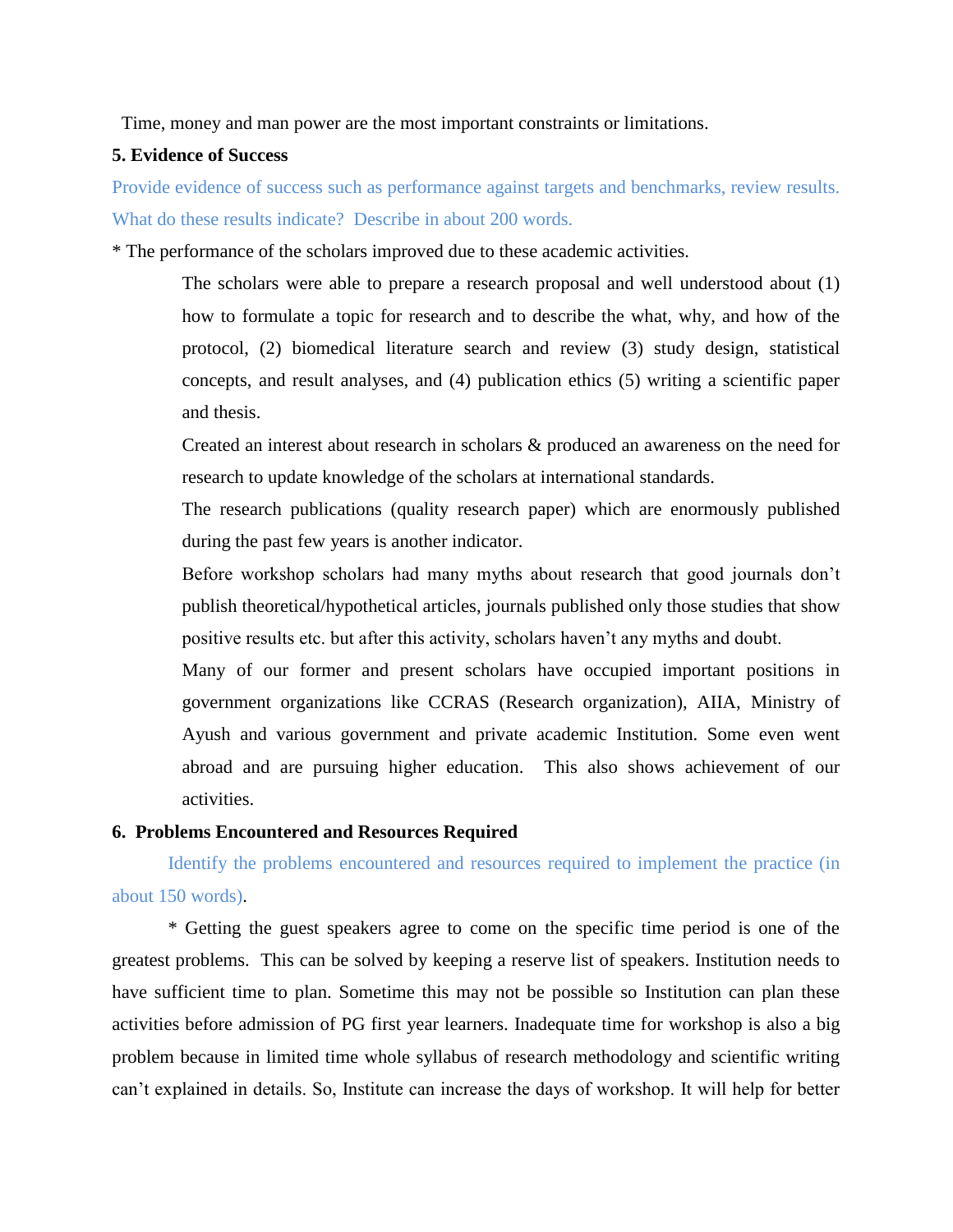understanding for new learners because research methodology is new subject for new learners. Scholars must be evaluated before and after workshop which helps both teachers and scholars to understand where they stand. Amenities in Auditorium like Sound & Light schemes, a big screen for LCD Projections, Separate Generator Set for power back-up, etc. has to be checked before workshop. The faculty is to be informed well in advance so that they can give their precious time from their busy schedule in this activity.

# **7. Notes**

Optional. Add any other information that may be relevant for adopting/ implementing the Best Practice in other institutions (in about 150 words).

NIL.

# **Best practice 2**

#### **1. Title of the Practice**

"Induction Program for Newly Entrants"

### **2. Objectives of the Practice**

What are the objectives / intended outcomes of this "best practice" and what are the underlying principles or concepts of this practice (in about 100 words)

Objective of the Practice:

1. To introduce to institute environment and set-up of the students within institute.

2. To explain Scope and Opportunities in Ayurveda and future and possibilities of Ayurveda on the global platform.

3. To produce graduates who efficiently serve in health services and also as Ayurvedic practitioners by providing relief to the patients by Ayurvedic therapeutic measures.

4. To develop faith and trust towards Ayurveda.

5. To channelize the blooming energies and mental resources of the young brains in the progress of Ayurveda.

Intended outcome:

This orientation programme will be helpful to get information of each and every subject/department of Ayurveda and entire institute environment. The students will understand their responsibilities and expectation from them.

### **3. The Context**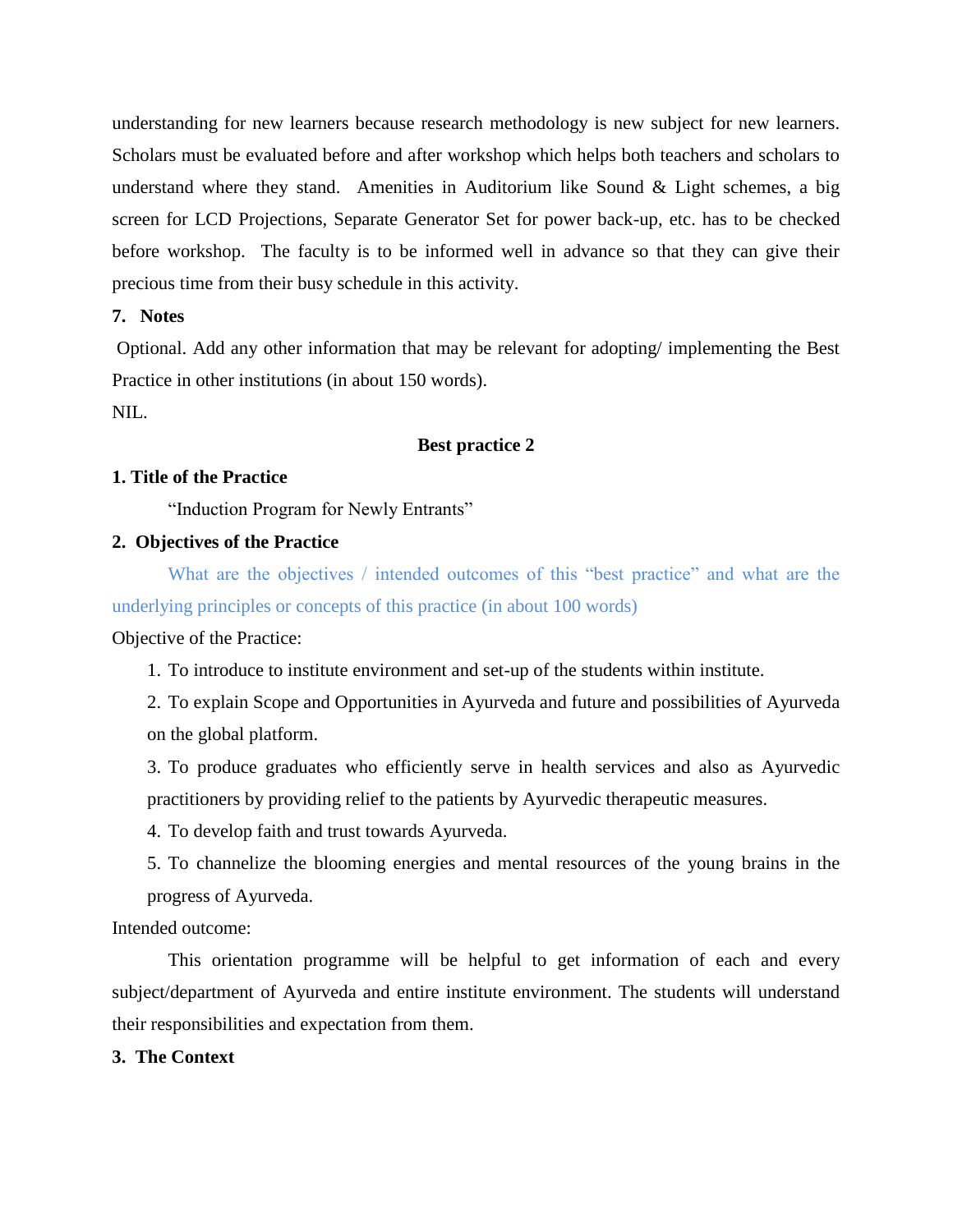What were the contextual features or challenging issues that needed to be addressed in designing and implementing this practice (in about 150 words)

When new students enter an institution, they come with the diverse thoughts and wrong myth about Ayurveda and Institution. Some students decide to stay with or quit the institute in the first week after admission. Some students do preparation for NEET examination and after selection they quit the institute. For such students induction programme is necessary to stay in the institute and settle down quickly in the new environment and give them a sense of belonging.

### **4. The Practice**

Describe the practice and its uniqueness in the context of India higher education. What were the constraints / limitations, if any, faced (in about 400 words)?

Induction programme for new entrants is essential for every institution. Because when new students enter an institution, they come with the diverse thoughts, backgrounds and preparations. It is important to help them adjust to the new environment and inculcate in them the ethos of the institution with a sense of larger purpose. Its propose to make the students feel comfortable in their new environment, open them up, set a healthy daily routine, create bonding in the batch as well as between faculty and students, reduce competition and making them work for excellence in the field of Ayurveda.

Time and man power are the most important constraints or limitations.

# **5. Evidence of Success**

Provide evidence of success such as performance against targets and benchmarks, review results. What do these results indicate? Describe in about 200 words.

- Many events like orientation, visit to respective departments, director's address, special lectures, interaction between teachers and students & discussions were scheduled.
- The students were very happy with the induction Program as they got to know about what Ayurveda is and how the qualification they will obtain will benefit them in the career they are going to adopt.
- During orientation programme, Students became familiar to Dept./Branch & Innovations, mission, vision, goals of institute. At the same time, student understood their own role in achieving the goals of the institute. They became well oriented to entire institute environment and about disciplines of institution. Created bonding in the batch as well as between faculty and students.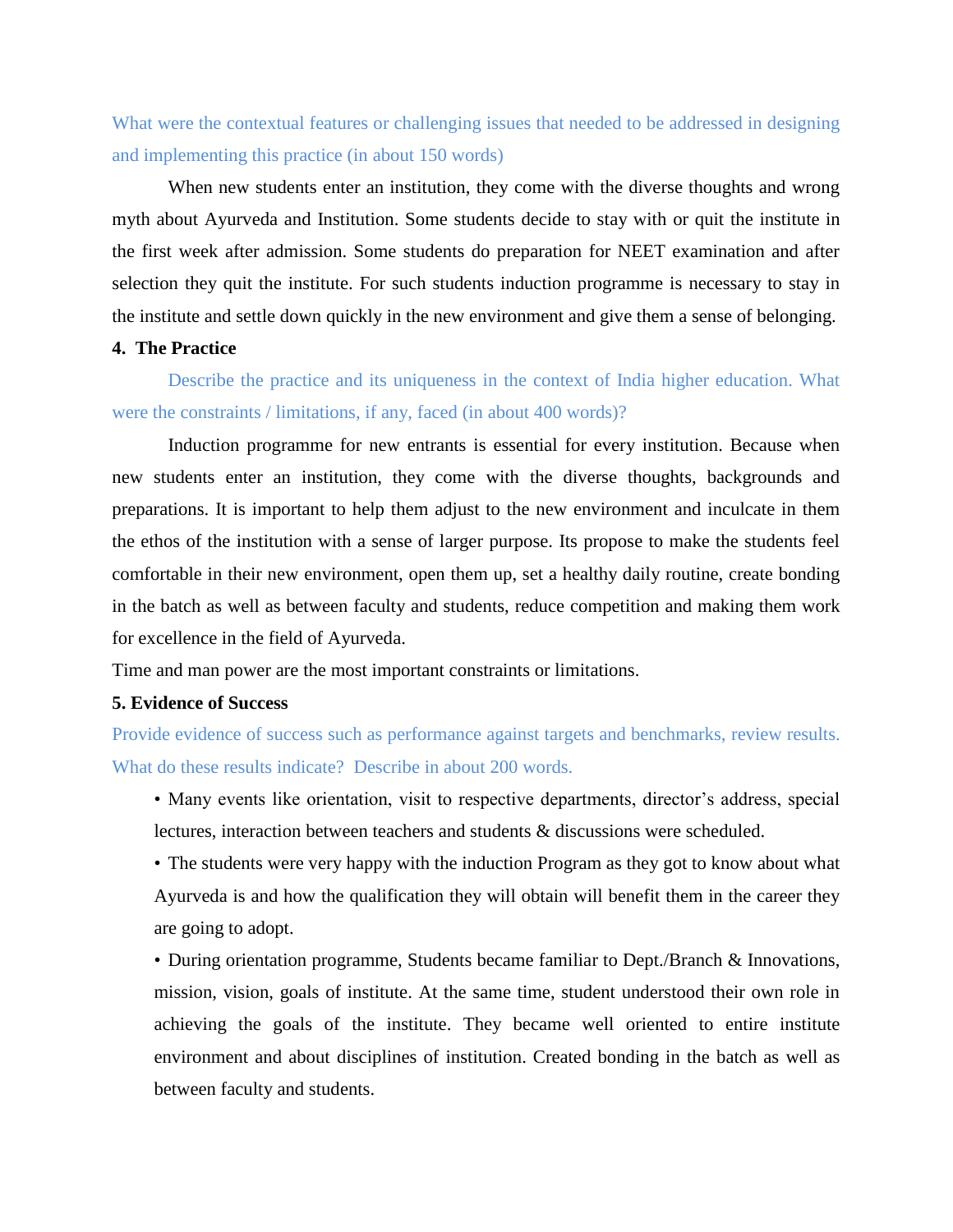### **6. Problems Encountered and Resources Required**

Identify the problems encountered and resources required to implement the practice (in about 150 words).

- Institution needs administrative cooperation and encouragement. Fortunately, Institution does not have such a problem.
- After this activity, Periodic follow-up sessions are essential to find our how the students perceived their institution. Concerns or problems can be addressed at this time. These follow up sessions can also be a platform for airing new ideas and suggestion.
- Getting the guest speakers agree to come on the specific time period is another problem. This can be solved by keeping a reserve list of speakers.

a) The Institution encourages and gives the permission the PG, PhD Scholars to participate and present paper in many National, International Seminars, conferences and CME's.

b) The Institution conducts special classes for the students, in addition to the regular teaching and learning activities.

c) For Scholars, daily theoretical as well as practical teaching, training and guidance, Various weekly activities with regard to Seminars, Discussions, Journal Club, Thesis Topic Discussions, Case Presentations, Clinical Methods and Departmental Examinations etc. are conducted regularly by the Departments.

d) Every year, The Institution is organizing workshop on Research Methodology and Scientific writing for PG 1st year scholars.

e) The Institution conducts various National and International seminars/conferences, National workshops, Departmental Workshop/CME, orientation programme, training programme, guest lectures for students and scholars.

# **Best Practice 1:**

### **1. Title of the Practice**

Title: Research Methodology and Scientific Writing

Every year, The Institution is organizing workshop on Research Methodology and Scientific writing for PG 1st year scholars.

# **2. Objectives of the Practice**

What are the objectives / intended outcomes of this "best practice" and what are the underlying principles or concepts of this practice (in about 100 words)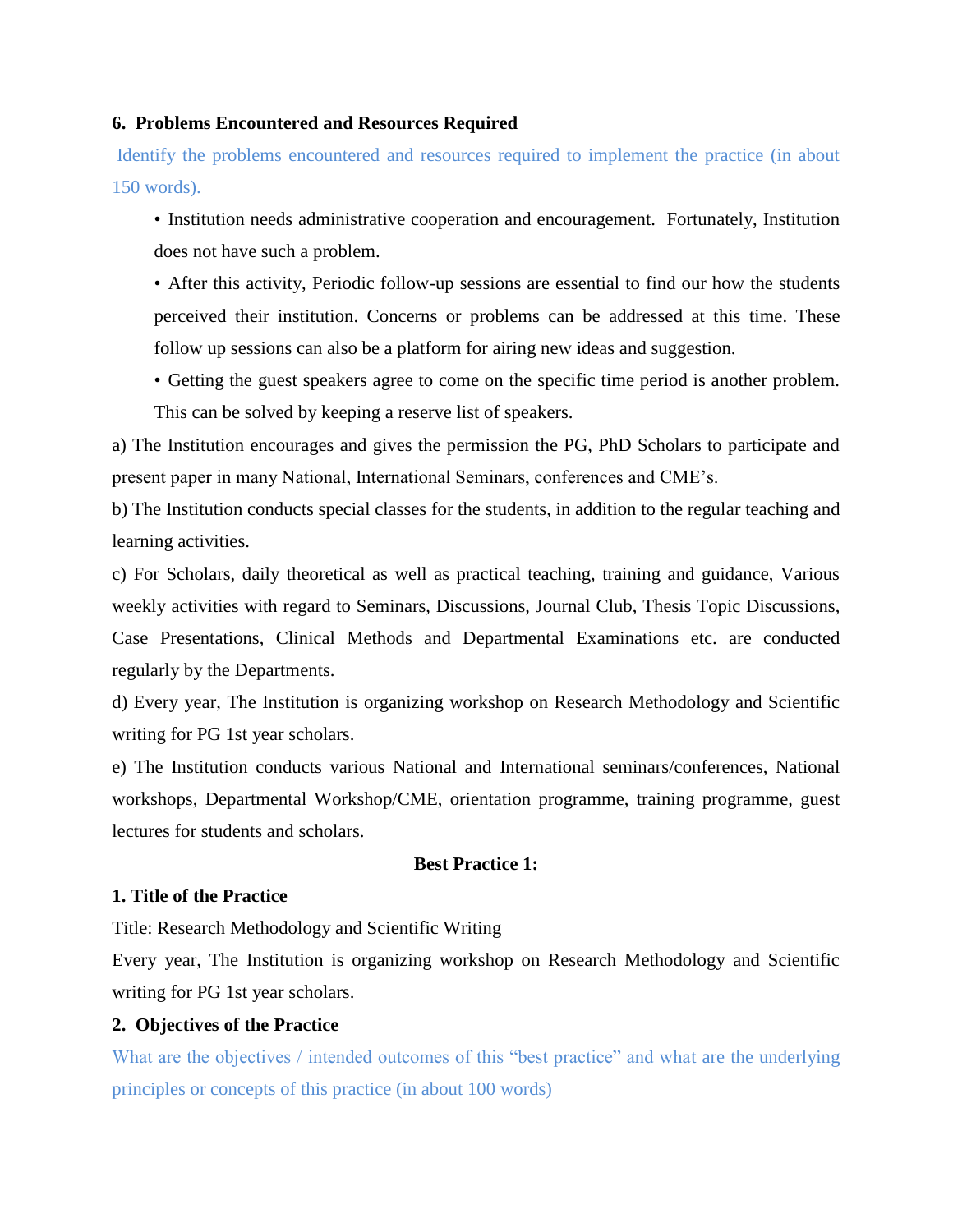Objectives of the Practice:

1. To encourage the scholars to formulate research proposal and to develop suitable research methods & Data analysis tools.

2. To encourage the faculty & scholars to organize and present research papers in the national/international seminars/ conferences/ workshops

3. To publish quality research articles in reputed journals.

4. To enhance knowledge and skills and to open up the discussion to participants.

Intended outcome:

These academic activities will be helpful for all PG, PhD Scholars and also faculty members and develops research-based knowledge. Upon completion of this practice, scholars will be able to understand various type of research, scientific method used in research, able to identify research problem, formulate and test hypothesis. It will help to understand the importance of scientific communication. Due to this activity, Logical thinking power, intellectual power and all qualities of research scholars develops in scholars.

# **3. The Context**

What were the contextual features or challenging issues that needed to be addressed in designing and implementing this practice (in about 150 words)

\* The challenges that the students experience in doing research have been identified as follows:

Research methodology is new subject for new learners. So, first year scholars don't aware about research methodology and they face challenges from choosing a topic, choosing the right methodology, to finding study participants, dealing with data, Time span, limited knowledge about conducting research, Problem in reaching a conclusion and making recommendations, Referencing & Plagiarism etc.

Sometimes, some scholars don't have any interest to understand research methodology, they don't attend the workshop, they just do copy-paste from previous thesis and do plagiarism in out of limit without citing and do haphazard research. For these scholars, Introduction to research, what qualities should have in research scholar, teacher's cooperation and encouragement is necessary.

To overcome these challenging issues, this best practice has been adopted.

# **4. The Practice**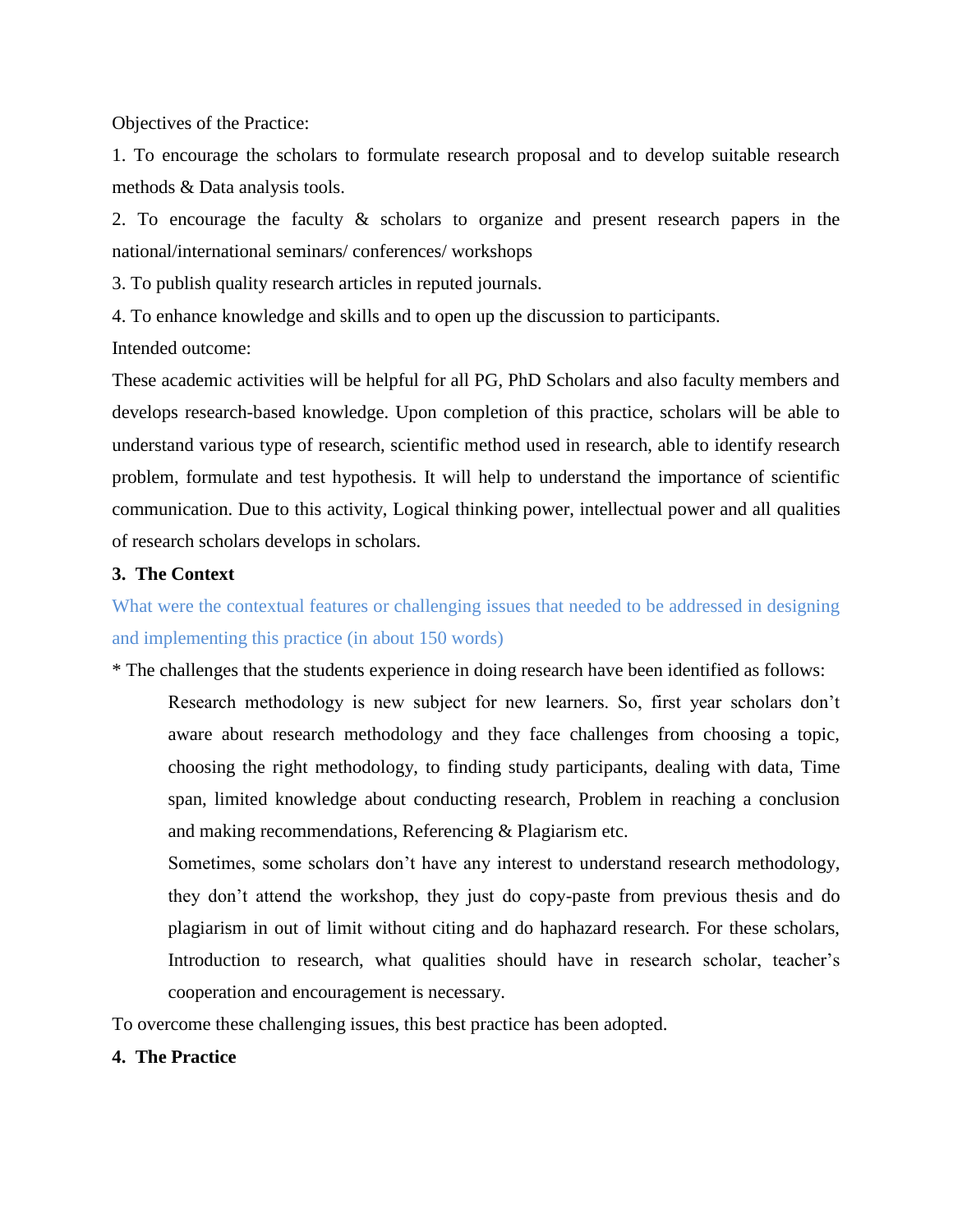Describe the practice and its uniqueness in the context of India higher education. What were the constraints / limitations, if any, faced (in about 400 words)?

Participation in research methodology  $\&$  scientific writing workshop is must for every research scholar. Research is an essential of higher education in the world today. Research based knowledge is the key for the development in the scientific world. Therefore, the word 'Research' has got the importance in this modern time. Writing a good proposal or any scientific matter is an art and research scholar must learn this art. The goal of scientific research is publication. Therefore, it is highly relevant in the context of higher learning not only in India, but anywhere in the world.

Time, money and man power are the most important constraints or limitations.

### **5. Evidence of Success**

Provide evidence of success such as performance against targets and benchmarks, review results. What do these results indicate? Describe in about 200 words.

\* The performance of the scholars improved due to these academic activities.

The scholars were able to prepare a research proposal and well understood about (1) how to formulate a topic for research and to describe the what, why, and how of the protocol, (2) biomedical literature search and review (3) study design, statistical concepts, and result analyses, and (4) publication ethics (5) writing a scientific paper and thesis.

Created an interest about research in scholars & produced an awareness on the need for research to update knowledge of the scholars at international standards.

The research publications (quality research paper) which are enormously published during the past few years is another indicator.

Before workshop scholars had many myths about research that good journals don't publish theoretical/hypothetical articles, journals published only those studies that show positive results etc. but after this activity, scholars haven't any myths and doubt.

Many of our former and present scholars have occupied important positions in government organizations like CCRAS (Research organization), AIIA, Ministry of Ayush and various government and private academic Institution. Some even went abroad and are pursuing higher education. This also shows achievement of our activities.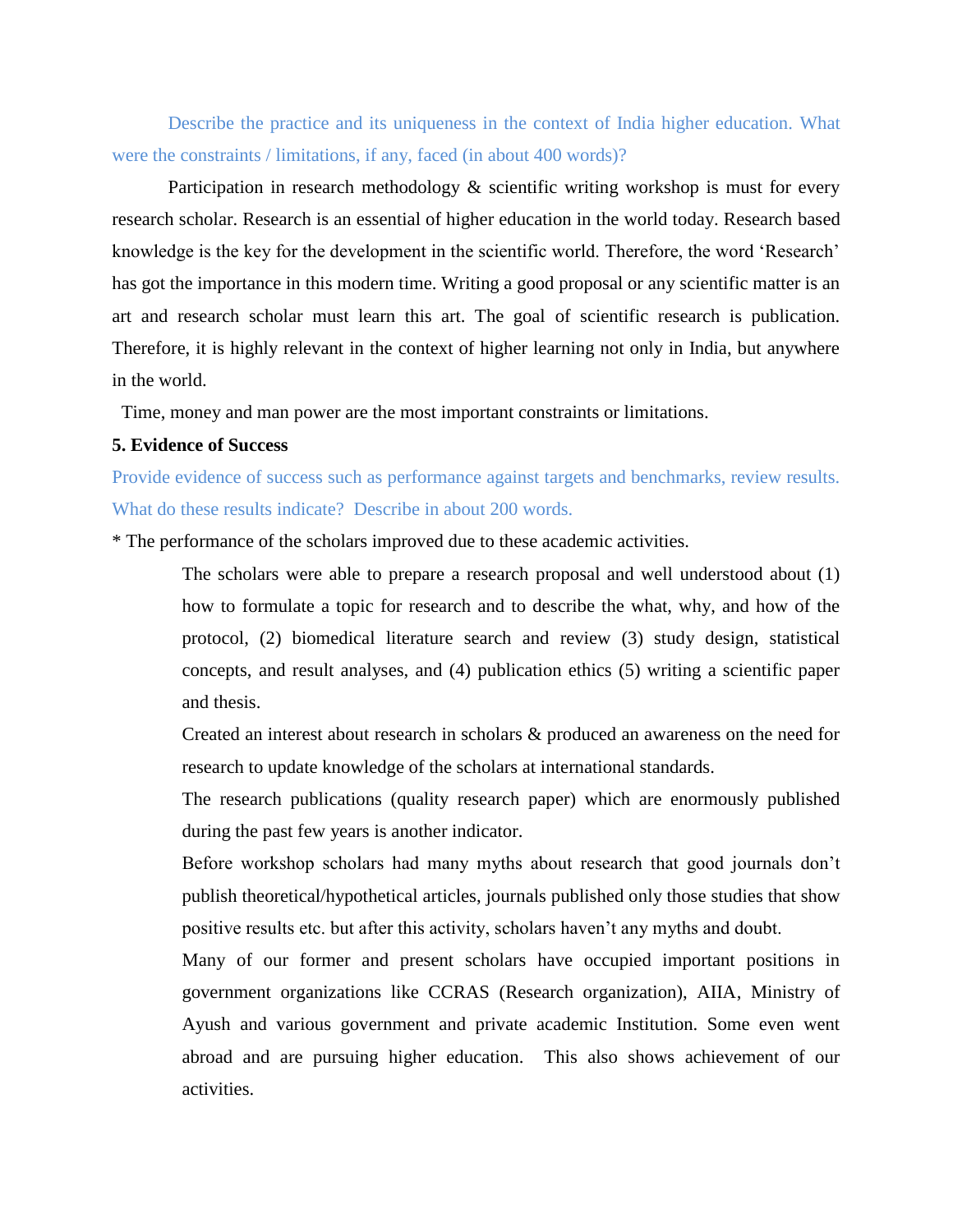### **6. Problems Encountered and Resources Required**

Identify the problems encountered and resources required to implement the practice (in about 150 words).

\* Getting the guest speakers agree to come on the specific time period is one of the greatest problems. This can be solved by keeping a reserve list of speakers. Institution needs to have sufficient time to plan. Sometime this may not be possible so Institution can plan these activities before admission of PG first year learners. Inadequate time for workshop is also a big problem because in limited time whole syllabus of research methodology and scientific writing can't explained in details. So, Institute can increase the days of workshop. It will help for better understanding for new learners because research methodology is new subject for new learners. Scholars must be evaluated before and after workshop which helps both teachers and scholars to understand where they stand. Amenities in Auditorium like Sound  $\&$  Light schemes, a big screen for LCD Projections, Separate Generator Set for power back-up, etc. has to be checked before workshop. The faculty is to be informed well in advance so that they can give their precious time from their busy schedule in this activity.

### **7. Notes**

Optional. Add any other information that may be relevant for adopting/ implementing the Best Practice in other institutions (in about 150 words). NIL.

#### **Best practice 2**

#### **1. Title of the Practice**

"Induction Program for Newly Entrants"

## **2. Objectives of the Practice**

What are the objectives / intended outcomes of this "best practice" and what are the underlying principles or concepts of this practice (in about 100 words)

Objective of the Practice:

1. To introduce to institute environment and set-up of the students within institute.

2. To explain Scope and Opportunities in Ayurveda and future and possibilities of Ayurveda on the global platform.

3. To produce graduates who efficiently serve in health services and also as Ayurvedic practitioners by providing relief to the patients by Ayurvedic therapeutic measures.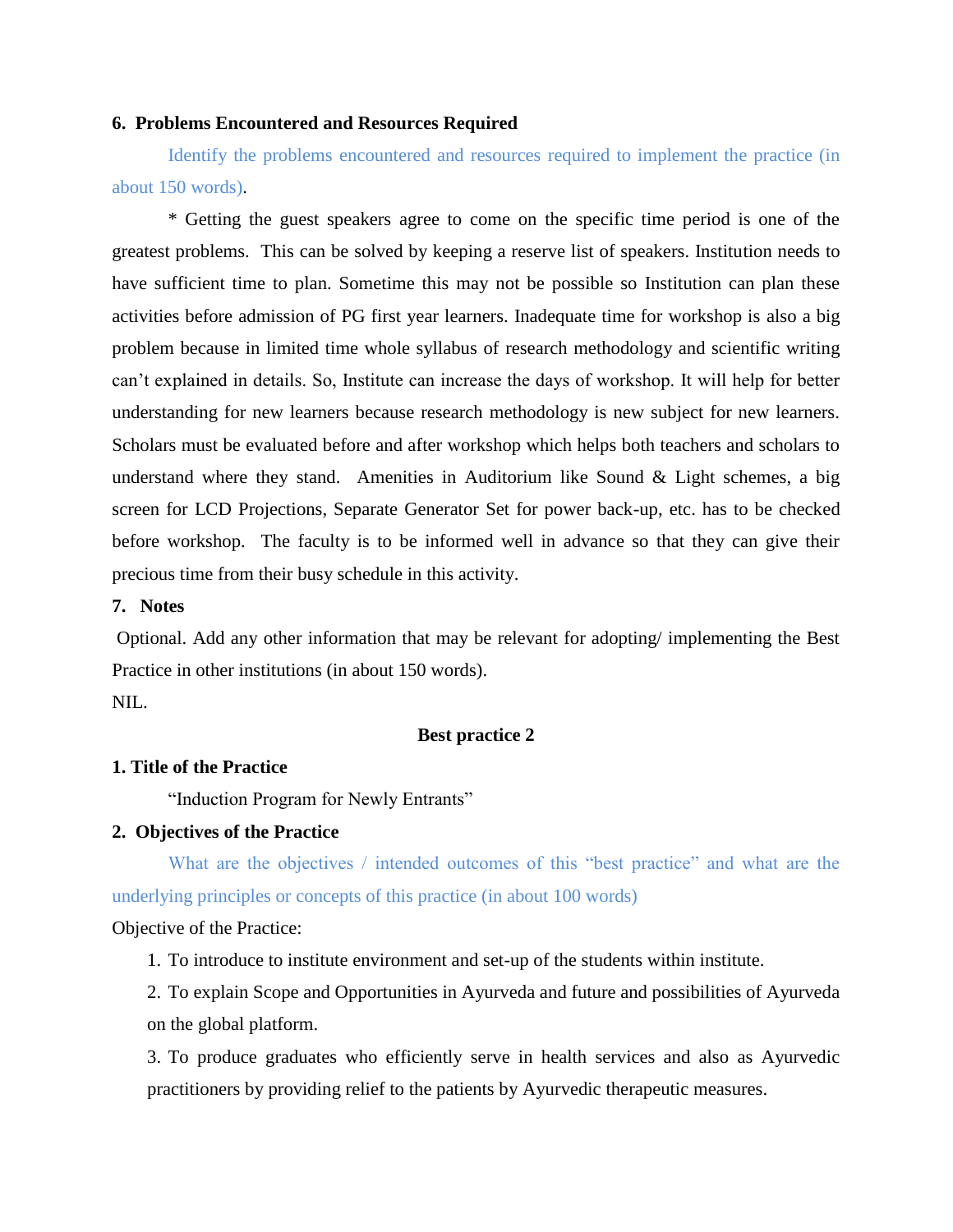4. To develop faith and trust towards Ayurveda.

5. To channelize the blooming energies and mental resources of the young brains in the progress of Ayurveda.

Intended outcome:

This orientation programme will be helpful to get information of each and every subject/department of Ayurveda and entire institute environment. The students will understand their responsibilities and expectation from them.

### **3. The Context**

What were the contextual features or challenging issues that needed to be addressed in designing and implementing this practice (in about 150 words)

When new students enter an institution, they come with the diverse thoughts and wrong myth about Ayurveda and Institution. Some students decide to stay with or quit the institute in the first week after admission. Some students do preparation for NEET examination and after selection they quit the institute. For such students induction programme is necessary to stay in the institute and settle down quickly in the new environment and give them a sense of belonging.

### **4. The Practice**

Describe the practice and its uniqueness in the context of India higher education. What were the constraints / limitations, if any, faced (in about 400 words)?

Induction programme for new entrants is essential for every institution. Because when new students enter an institution, they come with the diverse thoughts, backgrounds and preparations. It is important to help them adjust to the new environment and inculcate in them the ethos of the institution with a sense of larger purpose. Its propose to make the students feel comfortable in their new environment, open them up, set a healthy daily routine, create bonding in the batch as well as between faculty and students, reduce competition and making them work for excellence in the field of Ayurveda.

Time and man power are the most important constraints or limitations.

# **5. Evidence of Success**

Provide evidence of success such as performance against targets and benchmarks, review results. What do these results indicate? Describe in about 200 words.

• Many events like orientation, visit to respective departments, director's address, special lectures, interaction between teachers and students & discussions were scheduled.